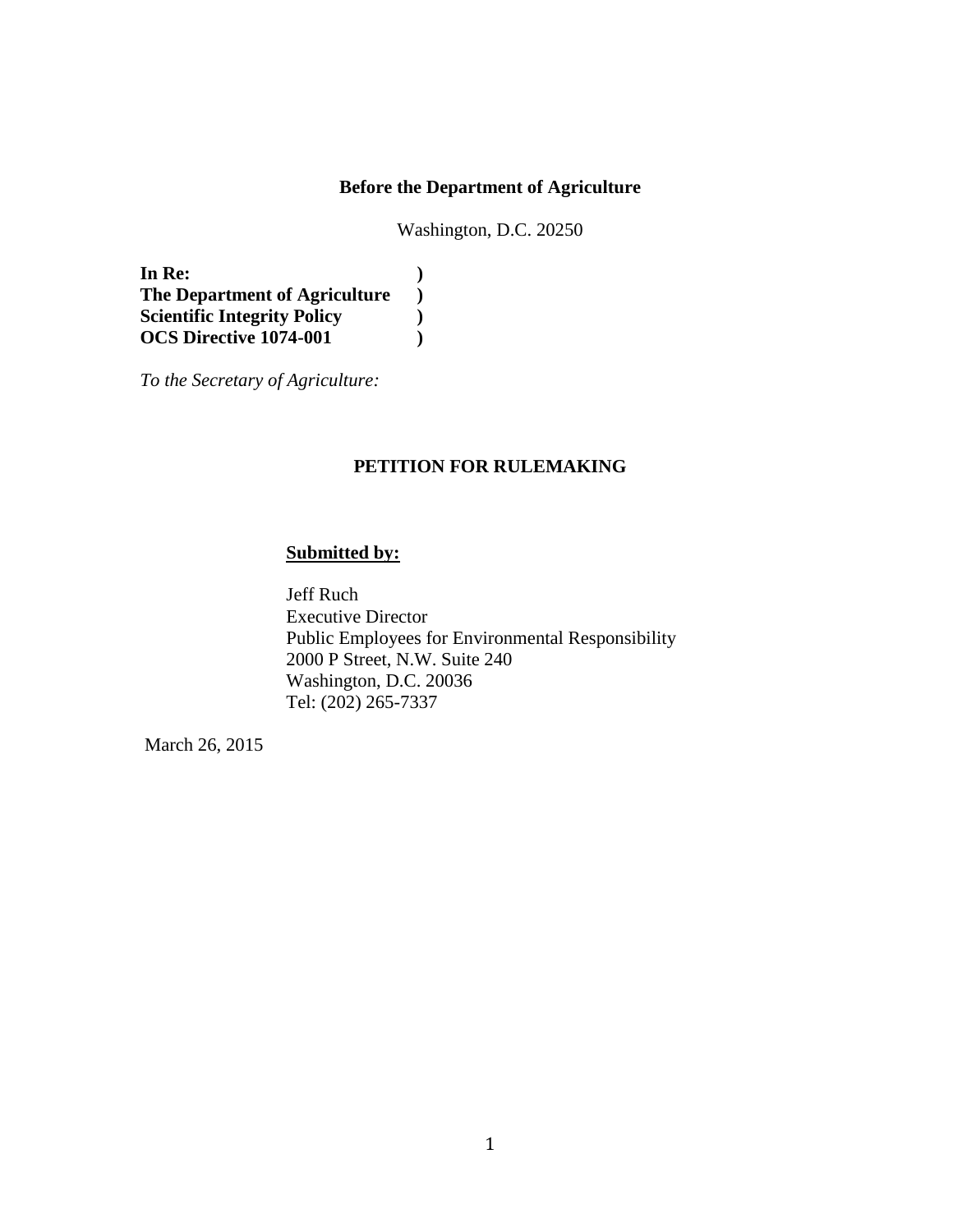### **PETITION FOR RULEMAKING UNITED STATES DEPARTMENT OF AGRICULTURE**

### **Introduction**

In March 2009, President Obama released a memorandum directing the executive department heads to promote new safeguards for scientific integrity within each department.<sup>1</sup> The directive specifically addresses the problem of political interference, charging that "[p]olitical officials should not suppress or alter scientific or technological findings and conclusions."<sup>2</sup> Among other sound principles, the directive requires agencies to create procedures to identify and address compromised information, and to ensure an accurate reflection of scientific information.<sup>3</sup> In 2013, the United States Department of Agriculture ("USDA") released the USDA Scientific Integrity Policy ("the Policy") purporting to "ensure the highest level of integrity" from its employees. $4$ 

#### **Summary**

Contrary to the intent of this Presidential directive, suppression and alteration of scientific work for political reasons remain common at USDA. In addition, USDA scientists whose work carries with it policy implications that negatively reflect upon USDA corporate stakeholder interests routinely suffer retaliation and harassment.

The stated purpose of USDA's scientific integrity policy is to ensure "the highest level of integrity in all aspects of the executive branch's involvement with scientific and technological processes and analyses."<sup>5</sup> However, the Policy fails to clearly prohibit political suppression and interference. While the Policy defines political suppression and interference, it does not include these acts in its definition of misconduct.<sup>6</sup> The USDA, by its own admission, has yet to develop procedures for handling scientific integrity complaints.

To compound the problem, an overly broad provision within the Policy actively *encourages* USDA to suppress scientific work for political reasons. The provision states that

 $\overline{a}$ 

6 *Id.*

<sup>&</sup>lt;sup>1</sup> Memorandum of March 9, 2009: Scientific Integrity, 74 Fed. Reg. 10,671 (Mar. 11, 2009).

<sup>2</sup> *Id.*

<sup>3</sup> *Id.*

<sup>4</sup> OCS Directive 1074-001, Departmental Regulation: Scientific Integrity (U.S.D.A. 2013).

<sup>5</sup> *Id.*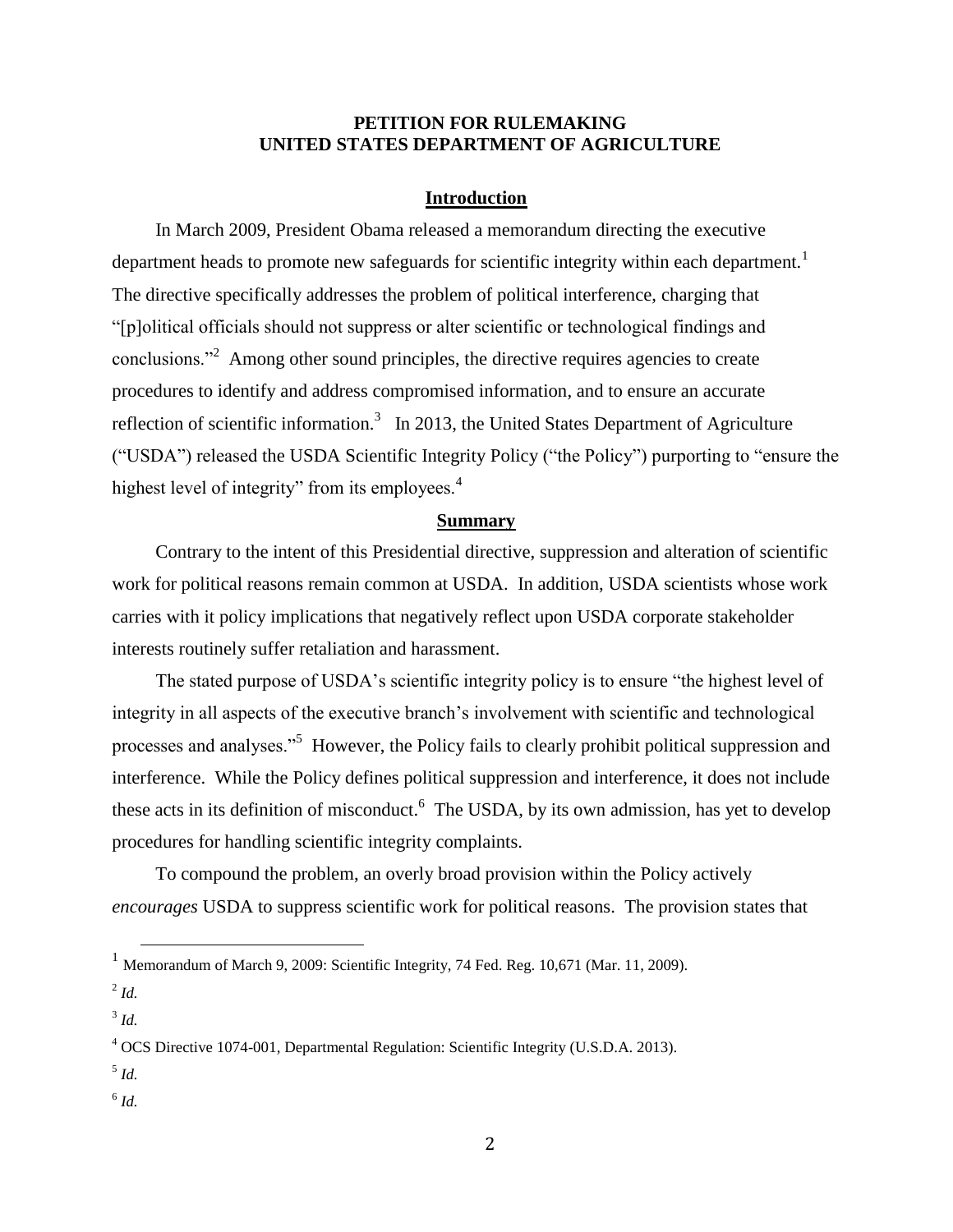scientists "should refrain from making statements that could be construed as being judgments of or recommendations on USDA or any other federal government policy, either intentionally or inadvertently."<sup>7</sup> USDA management routinely relies up this vague but expansively worded provision a pretext for suppressing technical work solely because the scientific conclusions expressed draw the ire of USDA corporate stakeholders.

Further, unlike many of its sister federal agencies, the USDA scientific integrity policy lacks any process or mechanism for preventing politically motivated suppression or for challenging it once it occurs.

Moreover, there are no cogent safeguards for whistleblowers in the Policy, which contains no clear process for protecting scientists raising integrity concerns or filing complaints. Instead, the agency punishes scientists for research that the agency deems controversial, and the Policy lacks procedures for these scientists to seek or receive redress.

Finally, matters of scientific integrity within USDA are shrouded in secrecy. USDA has not even posted a website for scientific integrity information, as stated in the 2013 policy.<sup>8</sup>

Through this rule-making petition, PEER urges USDA to revise the Policy by adopting the best practices contained within the scientific integrity policies of USDA's sister federal agencies, so as to  $-$ 

- $\triangleright$  Explicitly prohibit political suppression and alteration.
- Broadly protect scientific information from management suppression and alteration except for reasons of technical merit.
- $\triangleright$  Employ clear and enforceable procedures for conducting scientific misconduct investigations and following through when such investigations uncover misconduct, including procedures for taking disciplinary action against managers and political appointees guilty of scientific misconduct;
- $\triangleright$  Adopt strong protection for scientists who file misconduct complaints or participate in misconduct investigations, or whose scientific work faces politically motivated interference.

 $\triangleright$  Assure transparency in the administration of the Policy.

l

<sup>7</sup> *Id.*

<sup>&</sup>lt;sup>8</sup> Office of the Chief Scientist Directive 1074-001, Scientific Integrity (U.S.D.A. 2013)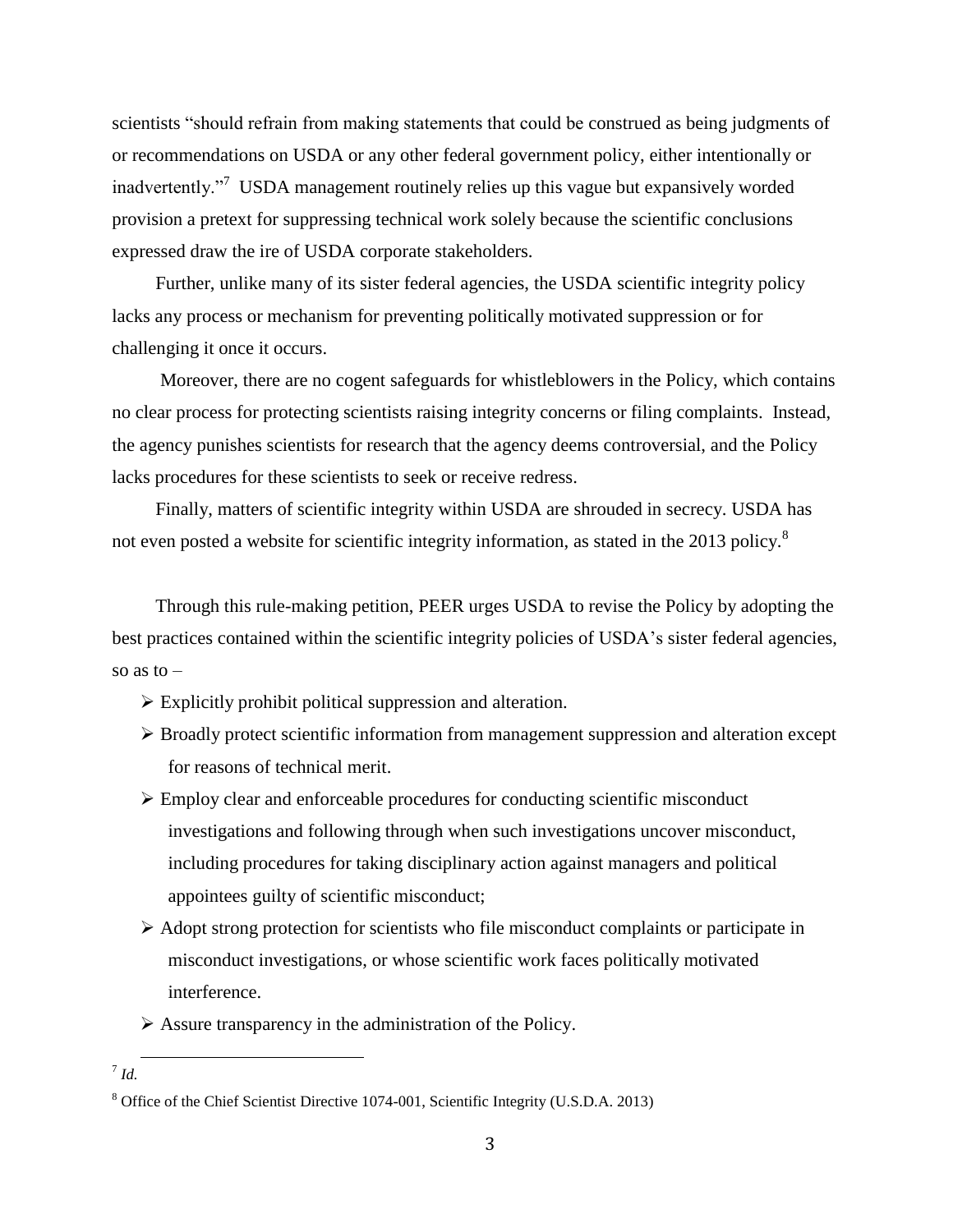### **Petition for Rulemaking**

Pursuant to the Administrative Procedure Act, 16 U.S.C. § 553(e), Public Employees for Environmental Responsibility ("PEER") hereby petitions the United States Department of Agriculture ("USDA") to adopt best practices for its scientific integrity policy, including eliminating a provision in the current version of the Policy that prohibits scientists from making statements that can be construed as "judgments of or recommendations on" policies of the USDA or the federal government.

#### **Standing to File**

PEER is an IRS  $501(c)(3)$  non-profit organization incorporated under the laws of the District of Columbia. PEER serves the professional needs of local, state, and federal employees, including scientists, charged with the protection and study of America's environment and natural resources. As such, PEER is "an interested person" under the Administrative Procedures Act.

#### **Argument in Support of Petition**

#### **I. Background**

The USDA Scientific Integrity Policy actively enables agency managers to suppress and alter scientific work products for their policy implications, regardless of their technical merit. It also appears clear that agribusiness interests, such as Monsanto Corporation, have access to top agency managers and are invited to lodge complaints and concerns about the published work of agency scientists. Significantly, the Policy lacks any mechanism to effectively challenge this political manipulation of science. This gap is compounded by the lack of whistleblower protection for scientists. As a result, scientists whose work raises troublesome implications or who have the temerity to file complaints about inappropriate skewing of science face the prospect of official retaliation.

In a growing number of cases, USDA managers are interfering, intimidating, harassing, and in some cases punishing civil service scientists for doing work that has inconvenient implications for industry and could have direct policy/regulatory ramifications. For example, in recent months USDA scientists have been subjected to –

Directives not to publish data on certain topics of particular sensitivity to industry;

4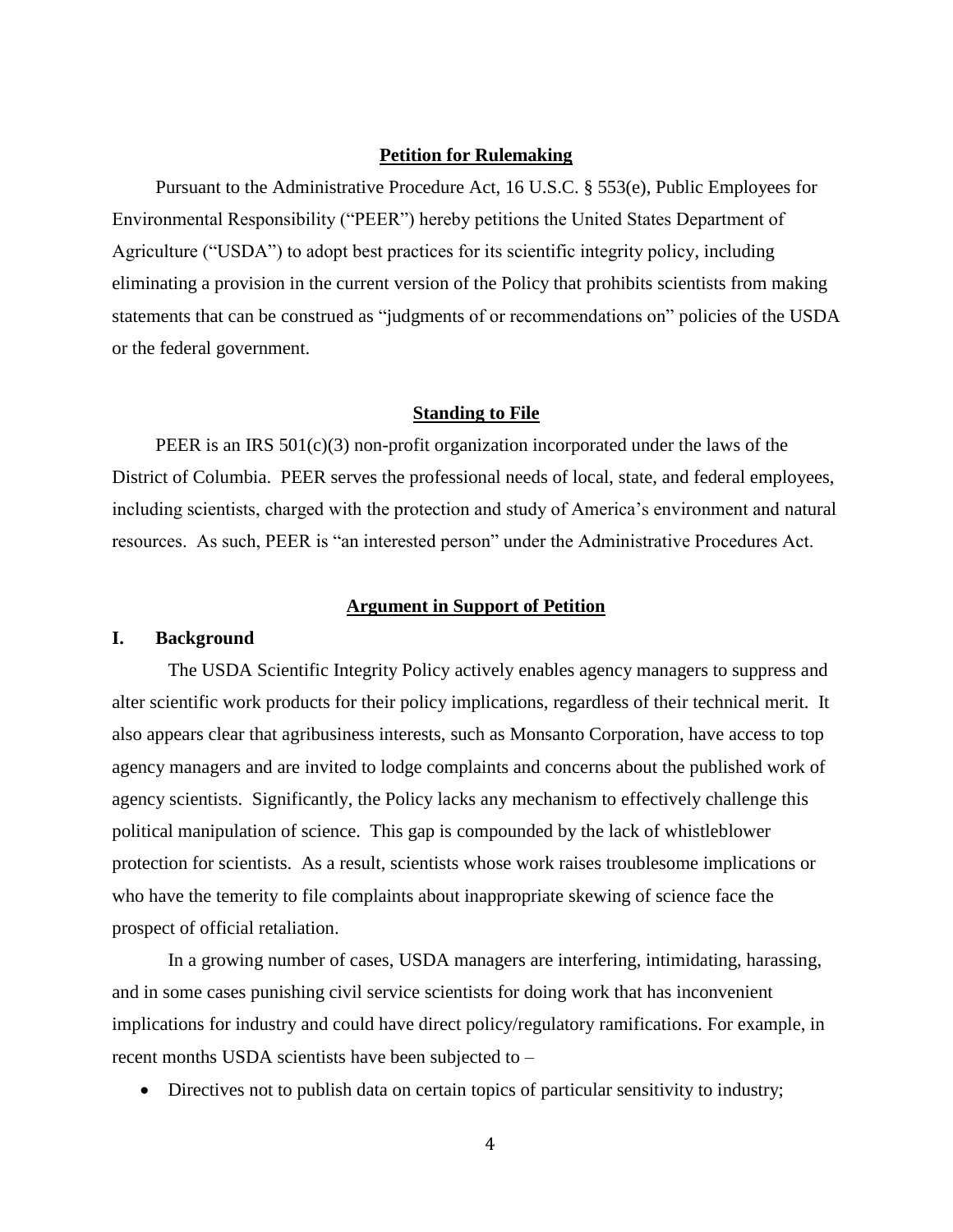- Orders to rewrite scientific articles already accepted for publication in a peer-reviewed journal to remove sections which could provoke industry objections;
- Summons to meet with Secretary Vilsack in an effort to induce retraction of a paper that drew the ire of industry representatives;
- Orders to retract a paper after it had been accepted for publication in a peer-reviewed journal. The paper could only be published if the USDA scientist removed his authorship thus leaving only the names of authors unassociated with USDA;
- Demotion from supervisory status and a reprimand after the scientist provided testimony before Congress that did not reflect agency preferences;
- Disruptive and lengthy internal investigations to search out any irregularity that could be used for management leverage against the targeted scientist;
- Suspensions without pay and other disciplinary actions for petty matters, such as minor irregularities in travel paperwork;
- Inordinate, sometimes indefinite, delays in approving submission for publication of scientific papers that may be controversial;
- Restrictions on topics that USDA scientists may address in conference presentations; and
- Threats by USDA managers to damage of the careers scientists whose work triggers industry complaints.

USDA scientists working on topics with direct relevance to industry interests are under constant pressure not to do anything to upset these important "stakeholders." Rather than shield staff scientists from industry influence, USDA managers amplify it. In short, the USDA Scientific Integrity Policy lacks meaningful procedures to prevent the very sort of abuses that the Policy is supposed purpose.

### **II. Rule Making Petition**

PEER petitions USDA to make the following revisions to the Policy, based on good practices that other federal agencies successfully employ to ensure scientific integrity.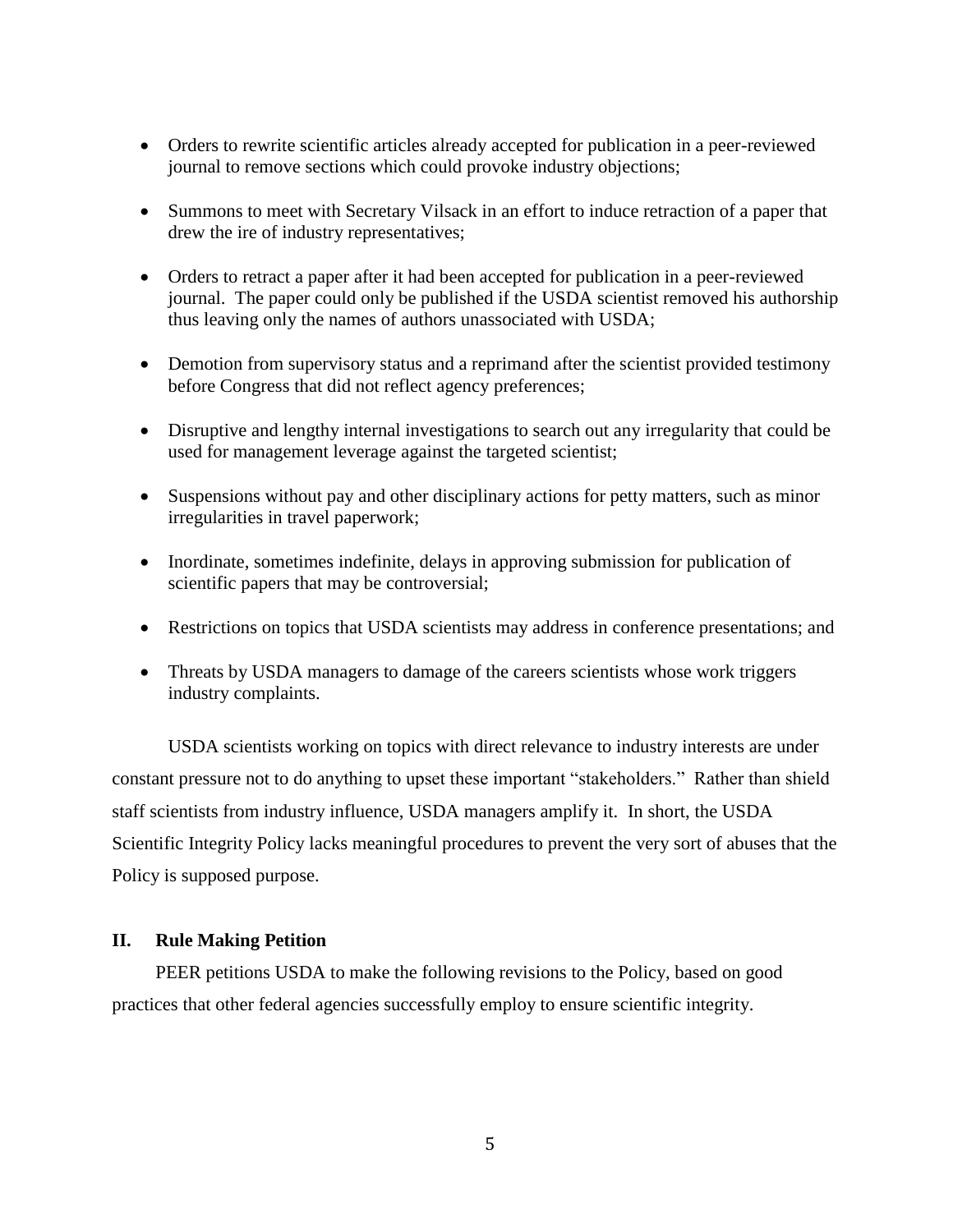### *1. Adopt NOAA rule on publication of work-related research*

USDA should adopt National Oceanic and Atmospheric Administration's ("NOAA's") rule regarding publication of work-related research and the Department of Commerce's ("DOC's") policy providing scientist appeal rights if approval for publication is withheld. The USDA's current scientific integrity policy merely encourages USDA scientists to "participate in communications with the media regarding their scientific findings" and to publish their "scientific findings in peer-reviewed, professional, scholarly journals."<sup>9</sup> Even though NOAA's scientific integrity policy contains similar language encouraging its scientists "to engage with their peers in academic, industry, governmental, and non-governmental organizations by … publishing their work in appropriate outlets," NOAA's policy also provides that its scientists "are free to present viewpoints, for example about policy or management matters that extend beyond their scientific findings to incorporate their expert or personal opinions."<sup>10</sup> In such instances, NOAA simply requires its scientists to state clearly that they are presenting their individual opinion, not those of the DOC or NOAA. $^{11}$ 

An additional protection the USDA policy should include is DOC's scientist appeal rights. DOC grants its employees "the right to appeal the non-approval of that employee's Fundamental Research Communication, and has the right to appeal changes that affect the scientific accuracy of that employee's Official Communication."<sup>12</sup>

# *2. Adopt EPA rule against scientific suppression*

The current USDA policy includes contradictory rules about the suppression or alteration of scientific findings. The Policy first promotes "a culture of scientific integrity," proclaiming that "[s]cience, and public trust in science, thrives in an environment that shields scientific data and analyses and their use in policy making from political interference or inappropriate influence." The Policy additionally contains language condemning the suppression and

 $\overline{\phantom{a}}$ 

<sup>&</sup>lt;sup>9</sup> Office of the Chief Scientist Directive 1074-001, Scientific Integrity (U.S.D.A. 2013).

<sup>10</sup> NATIONAL OCEANIC AND ATMOSPHERIC ADMINISTRATION, DEPARTMENT OF COMMERCE, NOAA ADMINISTRATIVE ORDER 202-735D, SCIENTIFIC INTEGRITY (2011).

 $11 \, H$ 

 $^{12}$  *Id.*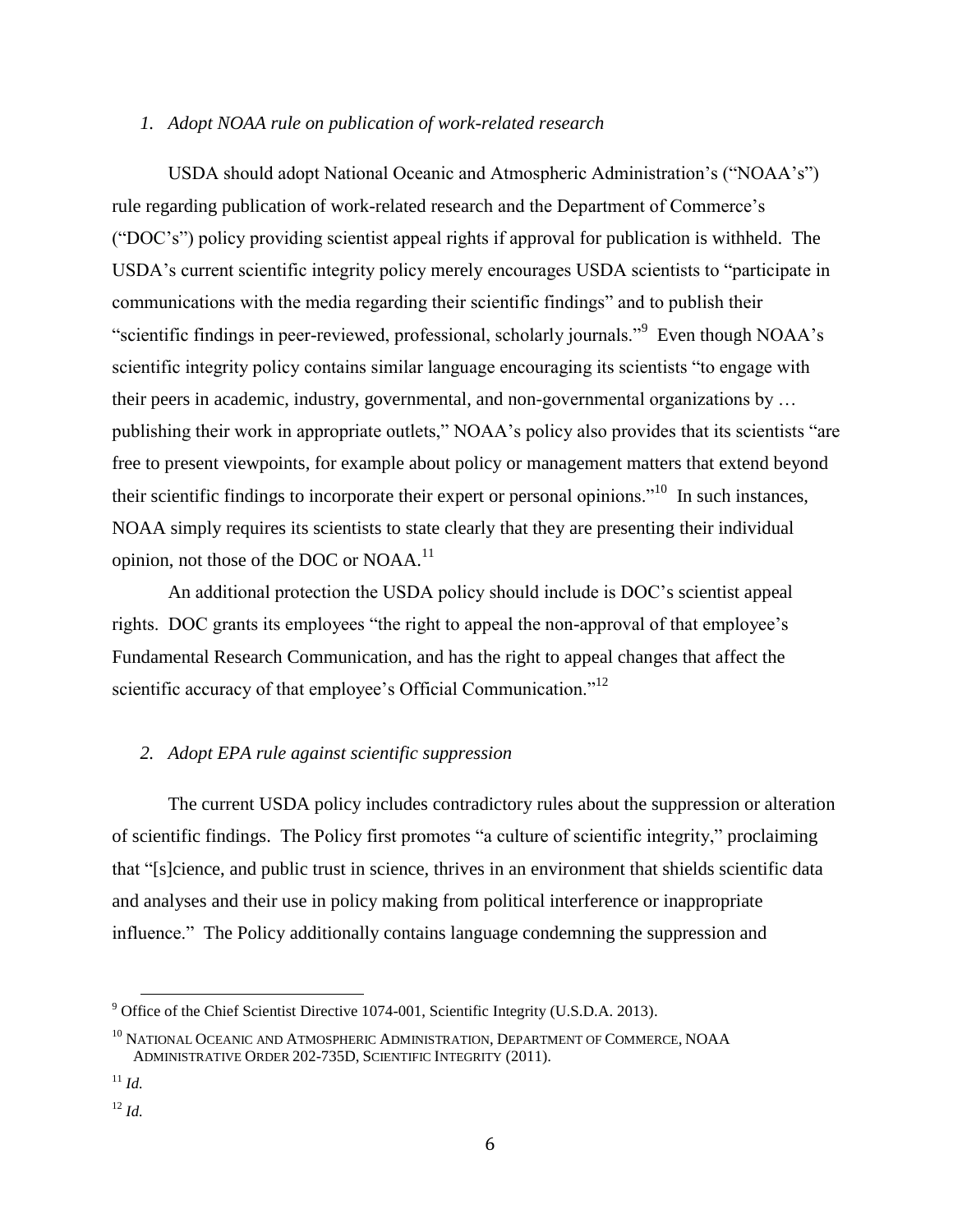alteration of scientific and technological findings.<sup>13</sup> However, the Policy goes on to prohibit scientists "from making statements that could be construed as being judgments of or recommendations on USDA or any other federal government policy, either intentionally or inadvertently." USDA should immediately rescind this vague, overly broad, and easily (and routinely) misused provision. Instead, USDA should adopt the Environmental Protection Agency's ("EPA's") rule about suppression and alteration of findings, which "prohibits all EPA employees, including scientists, managers, and other Agency leadership, from suppressing, altering, or otherwise impeding the timely release of scientific findings or conclusions."<sup>14</sup>

# *3. Adopt NRC process for registering Differing Professional Opinions ("DPOs") and complaint review.*

The USDA should create a specific process for registering differing professional opinions, which would enable it to implement the Policy's promise to "[e]nsure that mechanisms are in place to resolve disputes that arise from instances in which the scientific process or the integrity of scientific and technological information may be compromised."<sup>15</sup> This language lacks any specific procedure for dealing with scientific disputes and limits itself to potential compromises of the scientific process or the integrity of scientific or technological information.

In contrast, the Nuclear Regulatory Commission ("NRC") instituted specific procedures and a timeline to resolve scientific disputes in its Differing Professional Opinions ("DPO") Program Handbook.<sup>16</sup> The DPO receives review by an ad hoc panel, and the NRC policy provides confidentiality protections for submitters.

As a precondition to submitting a DPO, the employee must first discuss the issue with the immediate supervisor or explain why the submitter feels he cannot approach his immediate

 $\overline{\phantom{a}}$ 

<sup>&</sup>lt;sup>13</sup> "Scientific and technological findings should not be suppressed or altered." Office of the Chief Scientist Directive 1074-001, Scientific Integrity (U.S.D.A. 2013).

<sup>&</sup>lt;sup>14</sup> OFFICE OF THE SCIENCE ADVISOR, EPA, U.S. ENVIRONMENTAL PROTECTION AGENCY SCIENTIFIC INTEGRITY POLICY (2012).

<sup>&</sup>lt;sup>15</sup> Office of the Chief Scientist Directive 1074-001, Scientific Integrity (U.S.D.A. 2013).

<sup>&</sup>lt;sup>16</sup> Another policy USDA should look to for resolving scientific disputes is the Food and Drug Administration's ("FDA's") scientific integrity policy. The FDA's Staff Manual Guide offers many of the same protections as the NRC rule for DPOs, but the FDA's policy is different in that it allows for "interested parties outside the agency to request internal agency review of scientific decisions and their bases." FOOD AND DRUG ADMIN., SMG 9000.1, GENERAL OR MULTIDISCIPLINE SCIENTIFIC INTEGRITY: SCIENTIFIC INTEGRITY AT FDA (2012)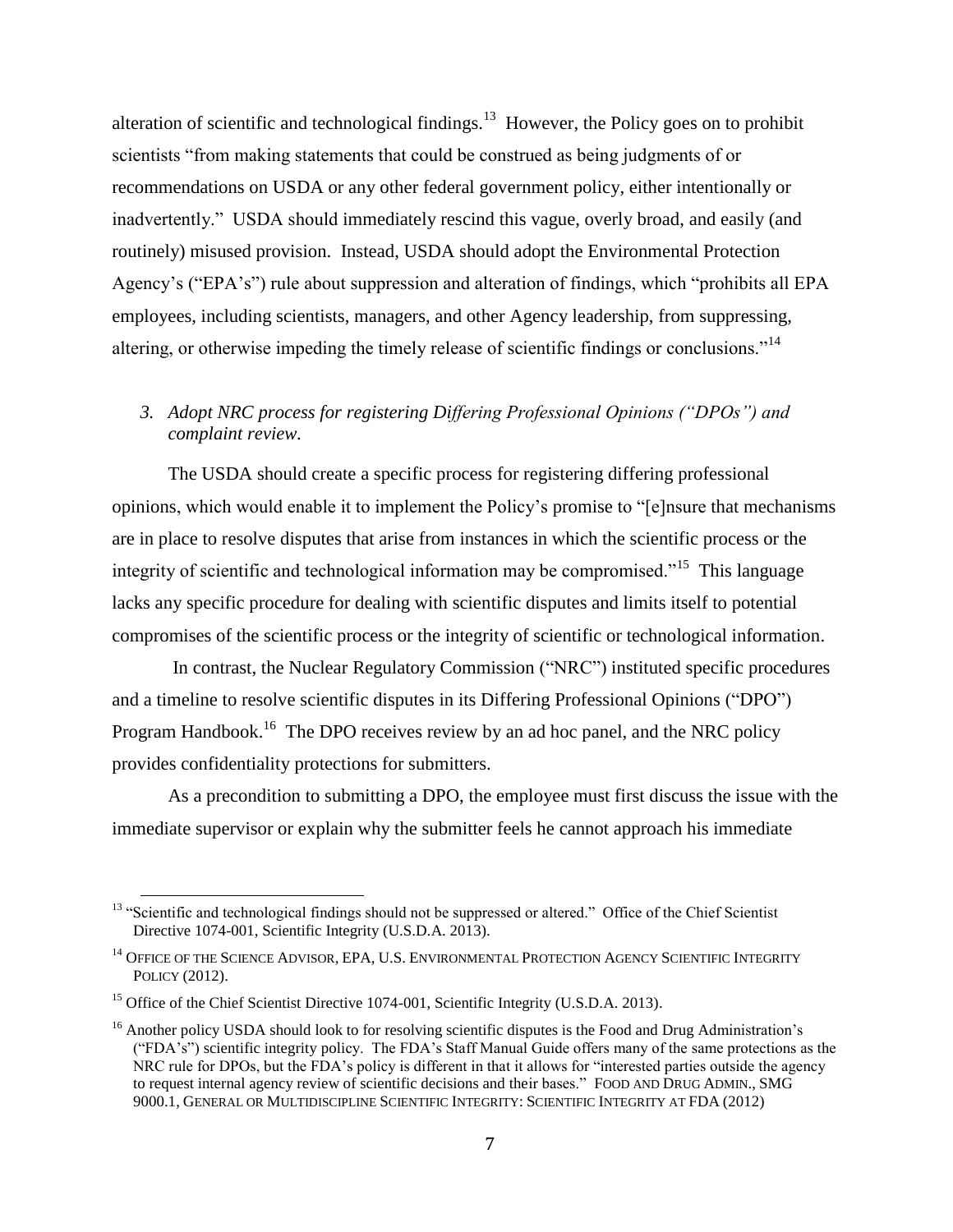supervisor.<sup>17</sup> Next, the employee submits a written DPO form to the agency summarizing the prevailing staff view, the existing management decision or agency practice in dispute, a description of the submitter's views and how they differ, an assessment of the consequences, the names of three potential ad hoc panel members, and copies of relevant documents listed in the DPO.<sup>18</sup> An employee may submit an unsigned DPO to an NRC manager.<sup>19</sup>

Before the ad hoc panel reviews the DPO, the DPO Program Manager immediately screens the DPO "to determine if the precondition for acceptance as a DPO has been met."<sup>20</sup> If the DPO is accepted, the DPO Program Manager assigns it to the appropriate Office Director or Regional Administrator to elect members of the ad hoc panel.<sup>21</sup> The ad hoc panel conducts a thorough review of the issues.<sup>22</sup> No one in a position of authority over the submitter may be appointed to the ad hoc panel.<sup>23</sup> The panel should not take more than 30 calendar days after the initial meeting with the submitter to make a recommendation on the DPO.<sup>24</sup> The submitter should receive the decision and its rationale within 10 calendar days after receipt of the panel's final recommendation.<sup>25</sup> Each review should be completed within 60 days, unless the DPO involves complex issues in which case the NRC policy allows 120 days for resolution.<sup>26</sup>

A detailed and well thought out process such as this one would assist USDA in dealing with scientific disputes in a constructive manner that promotes scientific integrity.

## *4. Adopt State Department policy defining breach of integrity*

USDA's scientific integrity policy defines "research misconduct," which relates to misconduct by scientists themselves, but the Policy does not clearly include "loss of scientific

- <sup>19</sup> *Id.*
- <sup>20</sup> *Id.*
- $^{21}$  *Id.*
- <sup>22</sup> *Id.*
- <sup>23</sup> *Id.*
- <sup>24</sup> *Id.*
- <sup>25</sup> *Id.*
- <sup>26</sup> *Id.*

l <sup>17</sup> *Id.*

<sup>&</sup>lt;sup>18</sup> NUCLEAR REGULATORY COMM'N, HANDBOOK 10.159, THE NRC DIFFERING PROFESSIONAL OPINIONS PROGRAM (2004).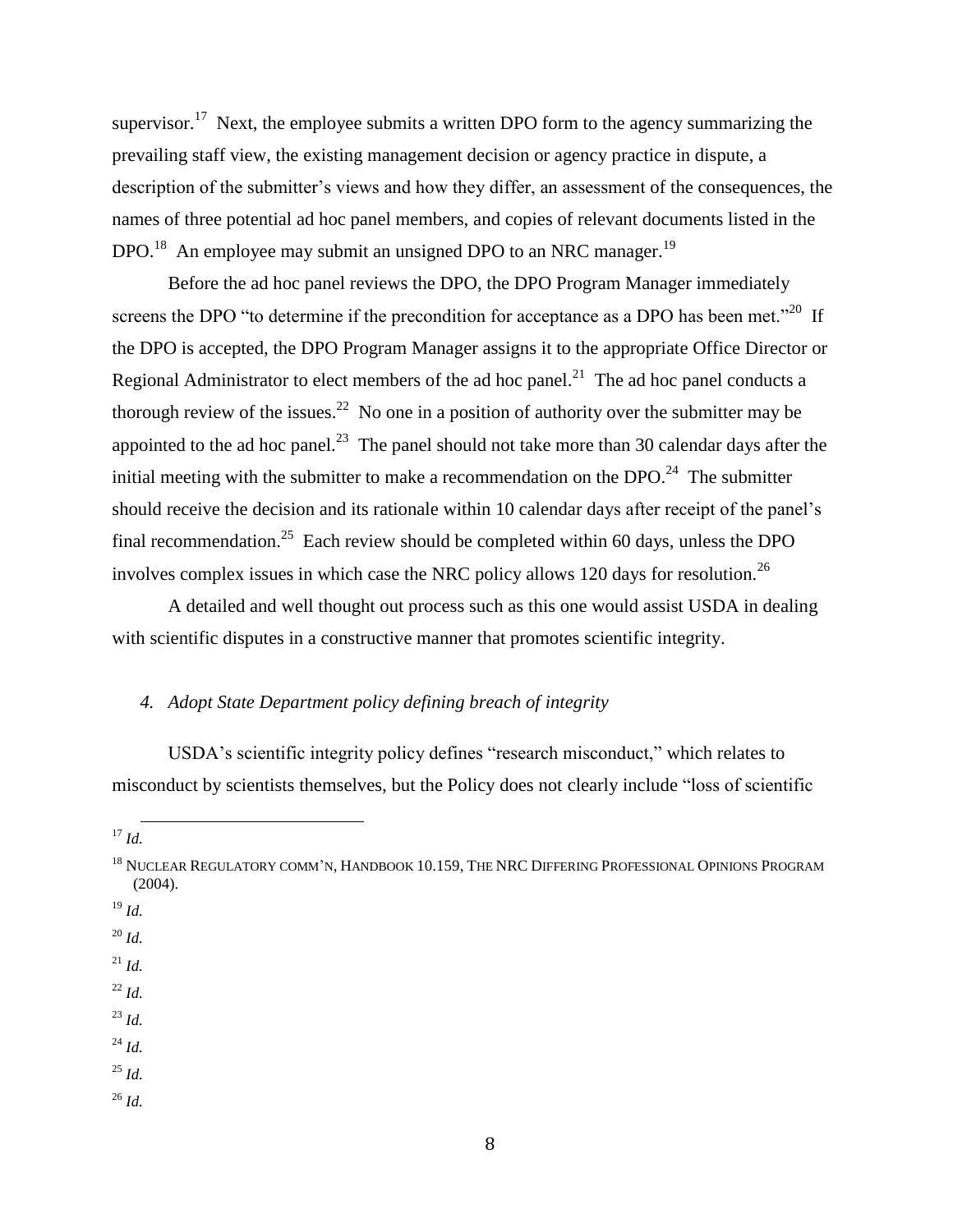integrity" which occurs when an agency makes decisions based on insufficient or flawed science as a form of misconduct. Indeed, it is loss of scientific integrity that was the focus of President Obama's executive order." Instead, the USDA policy defines research misconduct as consisting of only "fabrication, falsification, or plagiarism in proposing, performing, or reviewing research, or in reporting research results."

The Department of State's scientific integrity policy defines a compromise of scientific integrity as:

(1) Using scientific studies or data to inform the decision making process that are not representative of the current state of scientific knowledge and research (for example because they lack peer review, utilize poor methodology, or contained flawed analyses);

(2) Misrepresenting the underlying assumptions, uncertainties, or probabilities of scientific findings or attempting to suppress or alter scientific or technological findings (including, but not limited to, those performed by U.S. Government scientists) during any step of the decision making process; or

(3) Altering, or misrepresenting scientific or technological findings in public communications.<sup>27</sup>

USDA should add the Department of State's rule to its own definition of research misconduct while making it clear that these breaches of integrity are valid subjects of misconduct complaints which will be thoroughly and impartially investigated.

# *5. Adopt EPA's protections for scientists facing retaliation for the content of their work and its protection of whistleblowers and scientists from retaliation*

The current USDA scientific integrity policy limits its protection from retaliatory prohibited personnel practices to "those who uncover and report allegations of research misconduct or other violations of scientific integrity as well as those accused of research misconduct<sup> $28$ </sup> Yet, the Policy never specifies what those protections are or how they are invoked. Instead, the Policy pledges to comply with the requirements of the Whistleblower Protection Act of 1989 and it expanded protections<sup>29</sup> $-$  as if it had a choice.

 $\overline{\phantom{a}}$ 

 $^{27}$  Department of State, Legal and Political Affairs 11 FAM 820, Scientific Integrity (Jun. 13, 2013).

<sup>&</sup>lt;sup>28</sup> Office of the Chief Scientist Directive 1074-001, Scientific Integrity (U.S.D.A. 2013)

<sup>29</sup> *Id.*